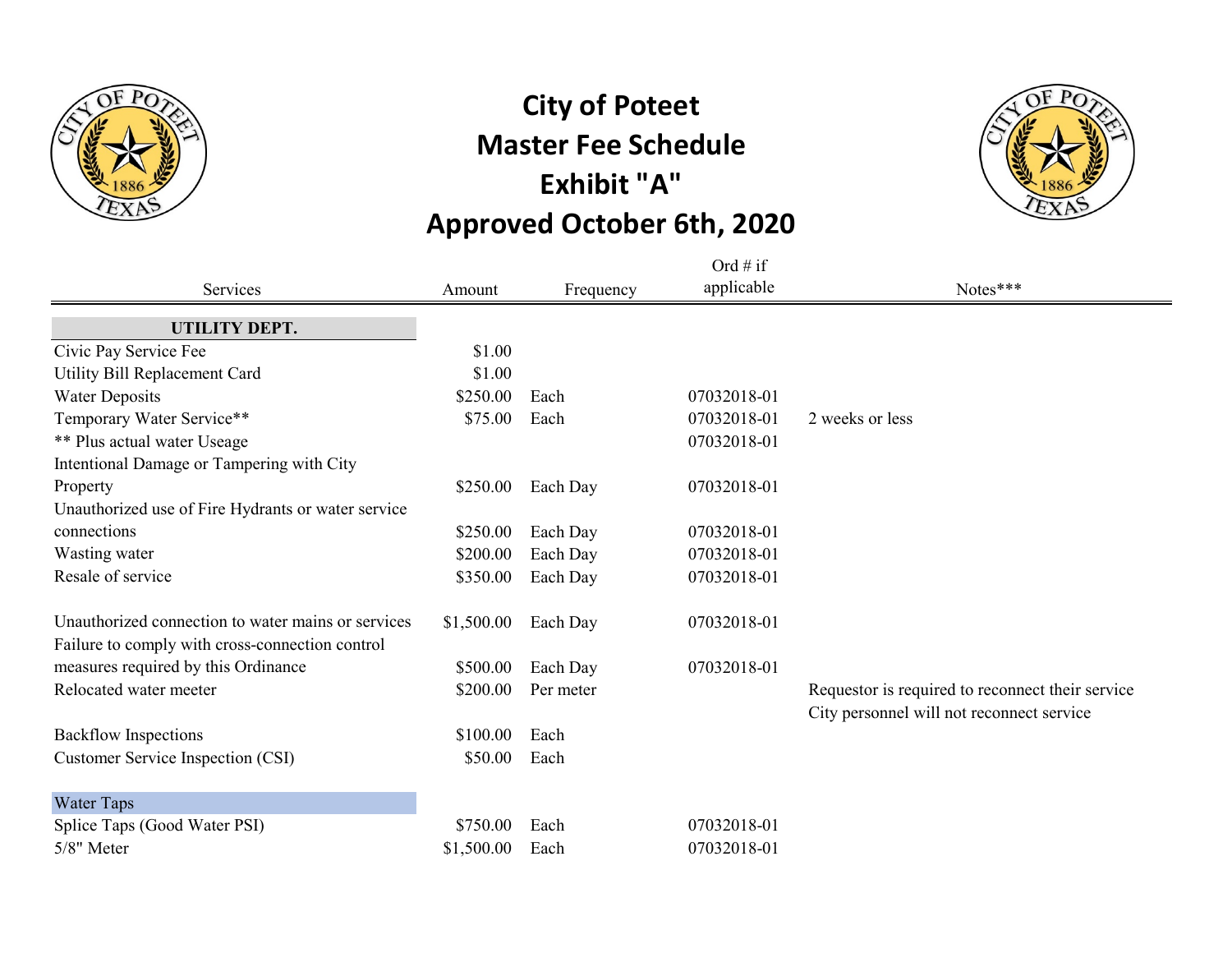| 1" Meter                                | \$1,750.00 | Each            | 07032018-01 |                                          |
|-----------------------------------------|------------|-----------------|-------------|------------------------------------------|
| 1 1/2" Meter                            | \$2,000.00 | Each            | 07032018-01 |                                          |
| 2" Meter                                | \$2,250.00 | Each            | 07032018-01 |                                          |
| 3" Meter                                | \$2,500.00 | Each            | 07032018-01 |                                          |
| 4" Meter                                | \$2,750.00 | Each            | 07032018-01 |                                          |
| 5" Meter                                | \$3,000.00 | Each            | 07032018-01 |                                          |
| 6" Meter                                | \$3,250.00 | Each            | 07032018-01 |                                          |
| 7" Meter                                | \$3,500.00 | Each            | 07032018-01 |                                          |
| 8" Meter                                | \$3,750.00 | Each            | 07032018-01 |                                          |
| <b>Sewer Taps</b>                       |            |                 |             |                                          |
| 4" Tap - Resdiential Inside City Limits | \$850.00   | Each            | 07032018-01 |                                          |
| 4" Tap Residential Outside City Limits  | \$950.00   | Each            | 07032018-01 |                                          |
| 4" Tap Commercial                       | \$1,150.00 | Each            | 07032018-01 |                                          |
| New Water Meter                         | \$275.00   | Each            |             | Any new service (residential/commercial) |
| Penalties (Late Fees)                   | 10%        | <b>Bill Amt</b> | 07032018-01 |                                          |
| <b>Disconnection Fees</b>               | \$25.00    | Each            | 07032018-01 |                                          |
| <b>Transfer Fee</b>                     | \$30.00    | Each            | 07032018-01 |                                          |
| <b>Tampering Fee</b>                    | \$250.00   | Each            | 07032018-01 |                                          |
| <b>After Hours Reconnect</b>            | \$50.00    | Each            | 07032018-01 |                                          |
| After Hours Service Call                | \$50.00    | Each            | 07032018-01 | If problems is residents                 |
| Water Rates (See Attached Table)        |            |                 |             | <b>Based on Meter Size</b>               |
| Sewer Rates (Based on Winter Avg)       |            |                 |             |                                          |
| Residential                             | \$15.50    | Base            | 07032018-01 |                                          |
| Volume Per 1000 Gal                     | \$3.60     | Gal             | 07032018-01 |                                          |
| Commercial                              | \$18.00    | Base            | 07032018-01 |                                          |
| Volume Per 1000 Gal                     | \$3.60     | Gal             | 07032018-01 |                                          |
| Refuse Pick Up (See Attached Table)     |            |                 | 07032018-01 | Based on Size/Year                       |
| Extra Can Refuse Pick Up                | \$9.37     | Month           | 07032018-01 | CPI 4% increase every Janauary 1st       |
| <b>Captial Improvement Surcharges</b>   |            |                 |             |                                          |
| Residential                             | \$5.00     | Month           | 07032018-01 |                                          |
| Commercial                              | \$10.00    | Month           | 07032018-01 |                                          |
| Re-Read Meter (Customer Request)        | \$10.00    | Each            | 07032018-01 | If Reading is correct                    |
| Meter Testing (Customer Request)        | \$50.00    | Each            | 07032018-01 | If meter is accurate                     |
| Meter Installation Bulk Water Hook Up   | \$500.00   | Each            | 07032018-01 |                                          |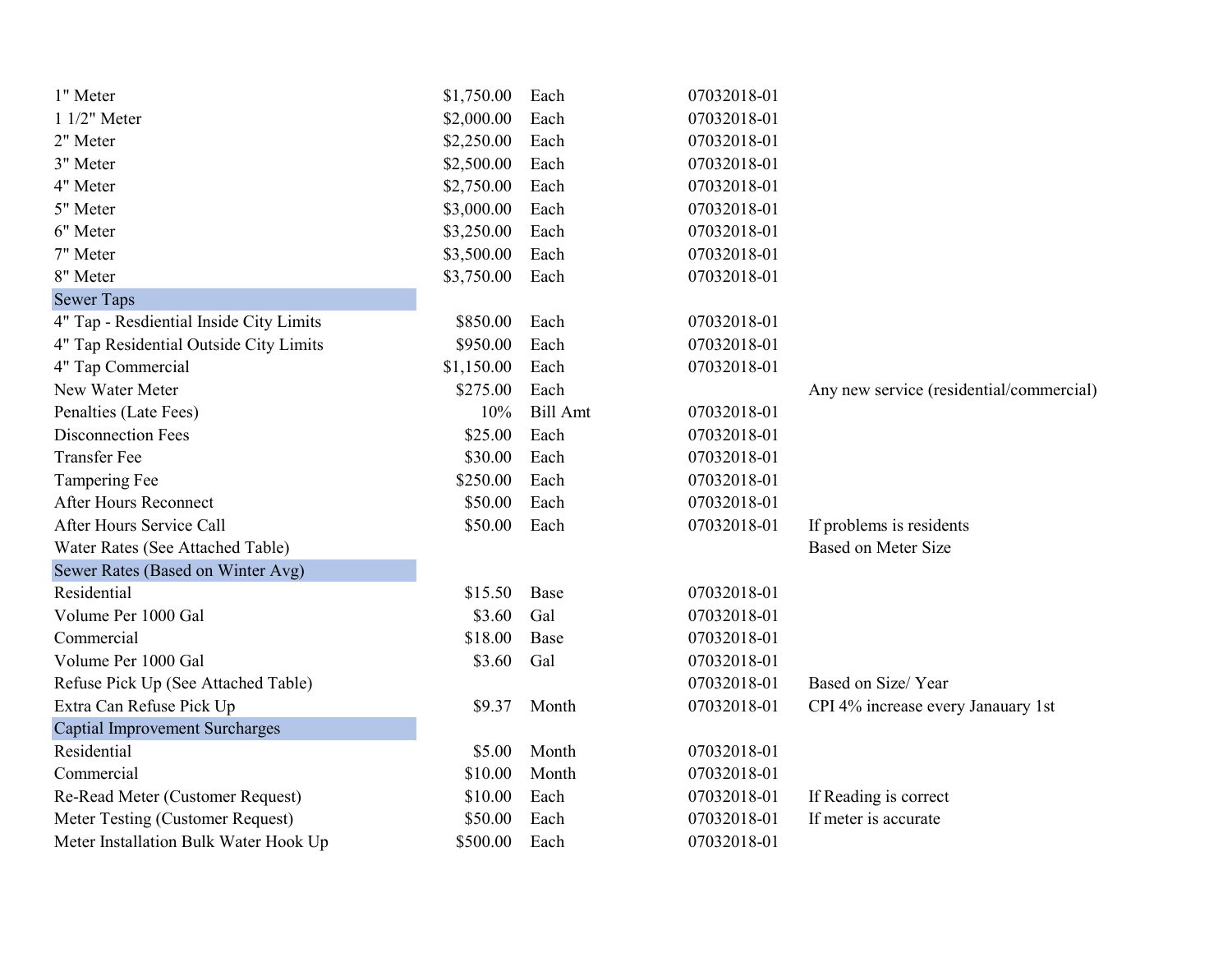| Bulk Water Purchase per 1000 Gal              | \$35.00  | Gal          | 07032018-01 |                               |
|-----------------------------------------------|----------|--------------|-------------|-------------------------------|
| POLICE DEPT.                                  |          |              |             |                               |
| Police Reports                                | \$6.00   | Each         |             |                               |
| Vehicle Impound                               | \$230.00 | First 24 hrs |             |                               |
| Vehicle Impound each day after 24 hrs         | \$20.00  | Per Day      |             |                               |
| 4th Day Add (Certified Letter)                | \$25.00  | One time fee |             |                               |
| PARKS DEPT.                                   |          |              |             |                               |
| Park Rental Deposit                           | \$80.00  |              | 12012015-01 |                               |
| Park Rental w/ Kitchen                        | \$80.00  |              | 12012015-01 |                               |
| Park Rental w/o Kitchen                       | \$50.00  |              | 12012015-01 |                               |
| <b>BUILDING DEPT.</b>                         |          |              |             |                               |
| Rental Inspections/Permits                    | \$75.00  |              | 08062019-01 |                               |
| Rental Re-Inspection                          | \$50.00  |              | 08062019-01 |                               |
| <b>Building Permits</b>                       |          |              |             |                               |
| Tech Fee for all permits                      | \$15.00  |              |             | Add Tech Fee to each permit   |
| Variance Application (All other variances)    | \$150.00 |              |             | Approved by council           |
| Variance Application (Signs)                  | \$100.00 |              |             | Approved by council           |
| Plan Review (Permit Fees)                     | 55%      |              | 08062019-01 |                               |
| Commercial (New/Remodel)                      | \$2.00   | <b>SQ FT</b> | 08062019-01 |                               |
| Residential (New)                             | \$1.75   | <b>SQ FT</b> | 08062019-01 |                               |
| Residential (Remodel, Additions, Alterations) | \$1.25   | <b>SQ FT</b> | 08062019-01 |                               |
| Demolition                                    |          |              | 08062019-01 |                               |
| Residential                                   | \$50.00  | Each         | 08062019-01 | All Demo Permits require Plan |
| Commercial                                    | \$100.00 | Each         | 08062019-01 | Review and Utility Locates    |
| Sheds/Carports                                |          |              |             |                               |
| Over 300 SQ FT - No Utilities                 | \$0.25   | <b>SQ FT</b> | 08062019-01 |                               |
| Any Size with Utilities                       | \$0.35   | <b>SQ FT</b> | 08062019-01 |                               |
| Arbor/Porches                                 |          |              |             |                               |
| <b>Without Utilities</b>                      | \$0.50   | <b>SQ FT</b> | 08062019-01 |                               |
| With Utilities                                | \$0.75   | <b>SQ FT</b> | 08062019-01 |                               |
| Decks(Over 300 SQFT/30" Above Ground)         | \$100.00 | Each         | 08062019-01 |                               |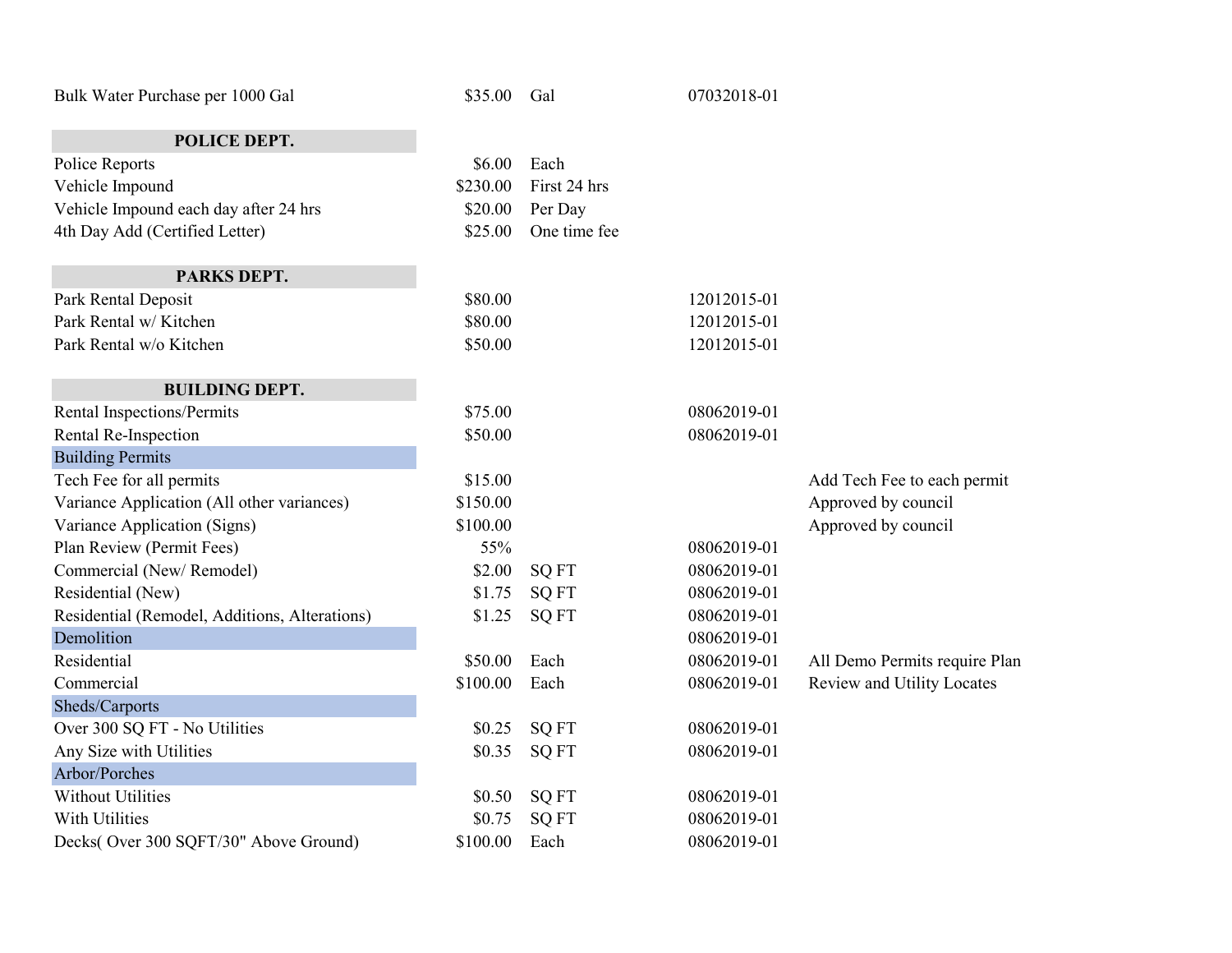| Fencing (Over 7FT)                | \$50.00   | Each         | 08062019-01 |
|-----------------------------------|-----------|--------------|-------------|
| <b>Fencing Masonary</b>           | \$75.00   | Each         | 08062019-01 |
| Swimming Pools (Over 5000 Gal)    | \$100.00  | Each         | 08062019-01 |
| Hot Tubs/Spa                      | \$50.00   | Each         | 08062019-01 |
| Roofing                           |           |              |             |
| Residential                       | \$50.00   | Each         | 08062019-01 |
| Commercial                        | \$100.00  | Each         | 08062019-01 |
| Certificate of Occupancy          |           |              |             |
| <b>New Business</b>               | \$125.00  | Each         | 08062019-01 |
| <b>Exsisting Business</b>         | \$75.00   | Each         | 08062019-01 |
| Re-Inspection (CofO)              | \$45.00   | Each         | 08062019-01 |
| Inspection/Re-Inspection 1st Time | \$50.00   | Each         | 08062019-01 |
| Re-Inspection after 1st           | \$100.00  | Each         | 08062019-01 |
| Inspection outside of Permit      | \$50.00   | Each         | 08062019-01 |
| <b>Inspection After Hours</b>     | \$100.00  | Each         | 08062019-01 |
| <b>Street Cut Deposit</b>         | \$500.00  | Each         | 08062019-01 |
| <b>Street Cut</b>                 | \$150.00  | Each         | 08062019-01 |
| Curb Cut Deposit                  | \$500.00  | Each         | 08062019-01 |
| Curb Cut                          | \$50.00   | Each         | 08062019-01 |
| Signs (Permanent)                 |           |              |             |
| 1-50 SQ FT                        | \$100.00  | Each         | 08062019-01 |
| 51-100 SQ FT                      | \$150.00  | Each         | 08062019-01 |
| 101-200 SQ FT                     | \$250.00  | Each         | 08062019-01 |
| 201-300 SQ FT                     | \$350.00  | Each         | 08062019-01 |
| 300-Over SQ FT                    | \$1.25    | <b>SQ FT</b> | 08062019-01 |
| Signs (Temporary- 30 Days Max)    |           |              |             |
| <b>Banner Signs</b>               | \$50.00   | Each         | 08062019-01 |
| <b>Political Signs</b>            | N/C       |              | 08062019-01 |
| Real Estate Signs                 | \$5.00    | Each         | 08062019-01 |
| <b>Sign Extensions</b>            | 75%       | Permit Costs | 08062019-01 |
| Work without Permit               |           |              |             |
| 1st Offense                       | 2X Permit | Permit Costs | 08062019-01 |
| 2nd Offense                       | 3X Permit | Permit Costs | 08062019-01 |
| <b>Technology Fee</b>             |           |              |             |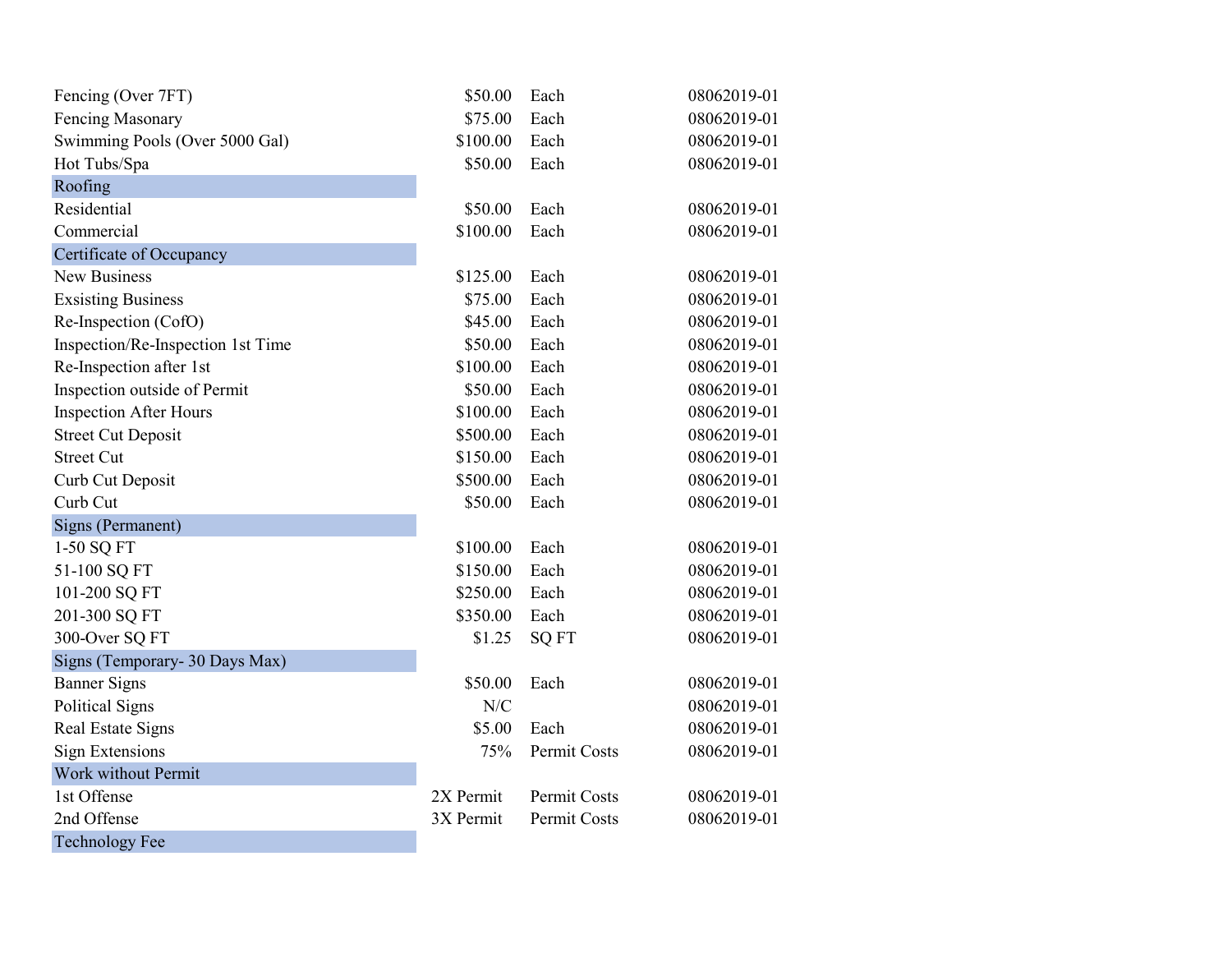| Alarm Permit/Registration                  | \$10.00  | Each         | 08062019-01 |                   |
|--------------------------------------------|----------|--------------|-------------|-------------------|
| All Other Permits                          | \$15.00  | Each         | 08062019-01 |                   |
| <b>FOOD ESTABLISHMENTS</b>                 |          |              |             |                   |
| Licensing Yearly Fee                       | \$50.00  | Annual       | 03232020-03 |                   |
| Food Inspection Fee                        | \$50.00  | Each         | 03232020-03 |                   |
| Food Re-Inspection                         | \$50.00  | Each         | 03232020-03 |                   |
| Temporary Event Inspection                 | \$100.00 | Each         | 03232020-03 |                   |
| <b>LICENSES</b>                            |          |              |             |                   |
| Occupational/Business                      | \$75.00  | Annual       | 04072014-01 |                   |
| Liqour License (1/2 Costs of State Permit) | \$75.00  | Annual       | 04072014-01 |                   |
| Pet Registration                           |          |              |             |                   |
| Spay/Neutered                              | \$5.00   | Annual       | 09052017-02 | Rabies Required   |
| Non Spay/Neutered                          | \$15.00  | Annual       | 09052017-02 | Rabies Required   |
| <b>Contrator Registration</b>              |          |              |             |                   |
| Mechanical (HVAC) Contractor               | \$50.00  | Annual       | 08062019-01 |                   |
| <b>Electrical Contractor</b>               | N/C      |              | 08062019-01 |                   |
| <b>General Contractor</b>                  | \$50.00  | Annual       |             |                   |
| Plumbing Contractor                        | N/C      |              | 08062019-01 |                   |
| Peddlers Permit                            | \$30.00  | Month        | 368         |                   |
| Peddlers Permit (each agent or employee)   | \$10.00  | Month        | 368         |                   |
| Alarm Permits/Registration                 |          |              |             |                   |
| Residential                                | \$25.00  |              | 06042019-04 | Add Tech Fee      |
| Commercial                                 | \$100.00 |              | 06042019-04 | Add Tech Fee      |
| Tech Fee                                   | \$10.00  |              |             |                   |
| <b>MUNICIPAL COURT</b>                     |          |              |             |                   |
| Omnibase                                   | \$10.00  |              |             |                   |
| Warrant Fee                                | \$50.00  |              |             |                   |
| Scofflaw                                   | \$20.00  |              |             |                   |
| Court Security Fee                         | \$4.90   |              |             |                   |
| Court Technology Fee                       | \$4.00   |              |             |                   |
| <b>Collection Fee</b>                      | 30%      | final amount |             | percentage of fir |

percentage of final amount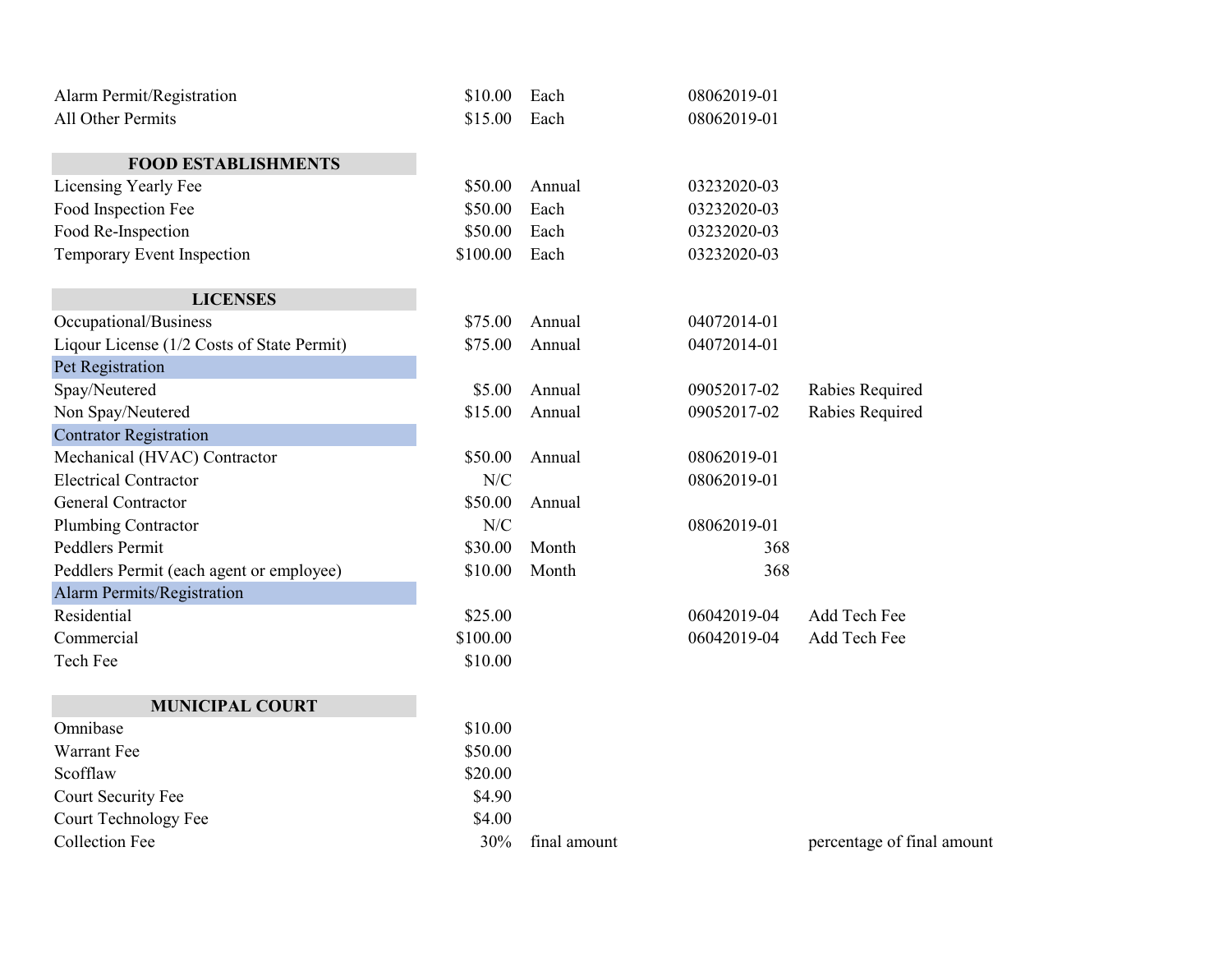| Library                       |         |          |
|-------------------------------|---------|----------|
| Black & White Copy            | \$0.20  | Per Page |
| Colored Copy                  | \$1.00  | Per Page |
| <b>Scanned Page</b>           | \$1.00  | Per Page |
| Fax in & out                  | \$1.00  | Per Page |
| Email in $&$ out              | \$1.00  | Per Page |
| Lost Library Card             | \$2.00  |          |
| <b>Book Late Fee</b>          | \$0.10  | Each day |
| Video/DVD Late Fee            | \$0.50  | Each day |
| <b>Community Room Rental</b>  | \$75.00 | Each day |
| Community Room Kitchen Rental | \$25.00 | Each day |
| <b>Community Room Deposit</b> | \$50.00 | One time |

## **MISC SERVICES**

| \$1.00<br>\$1.00<br>\$6.00 | Per Page<br>Each   | 04072014-01<br>04072014-01 |            |
|----------------------------|--------------------|----------------------------|------------|
|                            |                    |                            |            |
|                            |                    |                            |            |
|                            | Each               |                            | Set by SOS |
| \$1.00                     | Each               |                            | Set by SOS |
|                            |                    |                            | Set by AG  |
| \$0.10                     | Per Page           |                            | Set by AG  |
| \$0.50                     | Per Page           |                            | Set by AG  |
|                            | <b>Actual Cost</b> |                            | Set by AG  |
| \$1.00                     | Each               |                            | Set by AG  |
| \$15.00                    | Per Hr             |                            | ONLY on c  |
|                            |                    |                            |            |
| $3\%$                      | Bill Amt           | 07032018-01                |            |
| $5\%$                      | Total Amt          |                            |            |
| \$35.00                    | Each               | 07032018-01                |            |
|                            |                    |                            |            |

Labor (Per City Employee)  $$27.00$  Per Hour Trailer \$30.00 Per Hour

Set by SOS Set by AG Office Set by AG Office Set by AG Office Set by AG Office Set by AG Office ONLY on copies  $50 + Pages$